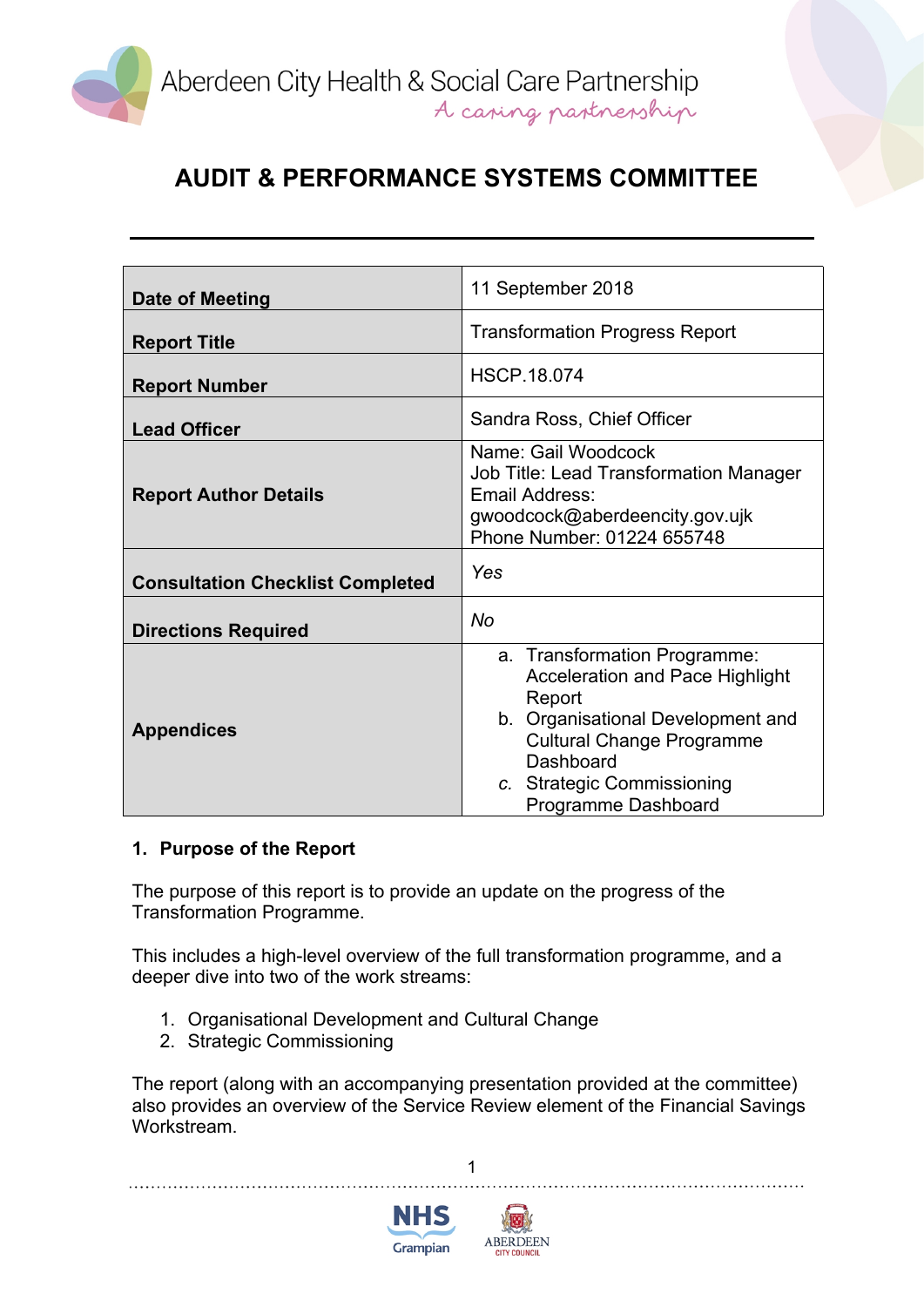

### **2. Recommendations**

- **2.1.** It is recommended that the Audit & Performance Systems Committee:
	- a) Note the information provided in this report.

### **3. Summary of Key Information**

#### **3.1. Background**

- **3.2.** The Transformation Programme for the Aberdeen City Health and Social Care Partnership (ACHSCP), agreed by the IJB, includes the following priority areas for strategic investment:
	- Acute Care at Home
	- Supporting Management of Long Term Conditions and Building Community Capacity
	- Modernising Primary and Community Care
	- Culture Change/ Organisational Change
	- Strategic Commissioning and Development of Social Care
	- Information and Communication Technology, Technology Enabled Care, Infrastructure and Data Sharing
- **3.3.** These programmes, consisting of a range of individual and linked projects, seek to support the delivery of the objectives and aspirations as set out in our Strategic Plan.
- **3.4.** An additional workstream (Efficient Resources) setting out budget savings projects has also been developed and is being implemented.

### **3.5. Acceleration and Pace Highlight Report**

The Acceleration and Pace Highlight report for the period June to September 2018 is attached at Appendix A. This report provides a high-level overview of key milestones delivered during the reporting period, along with anticipated key milestones in the next reporting period and any significant issues, risks and changes.

 $\mathfrak{p}$ 



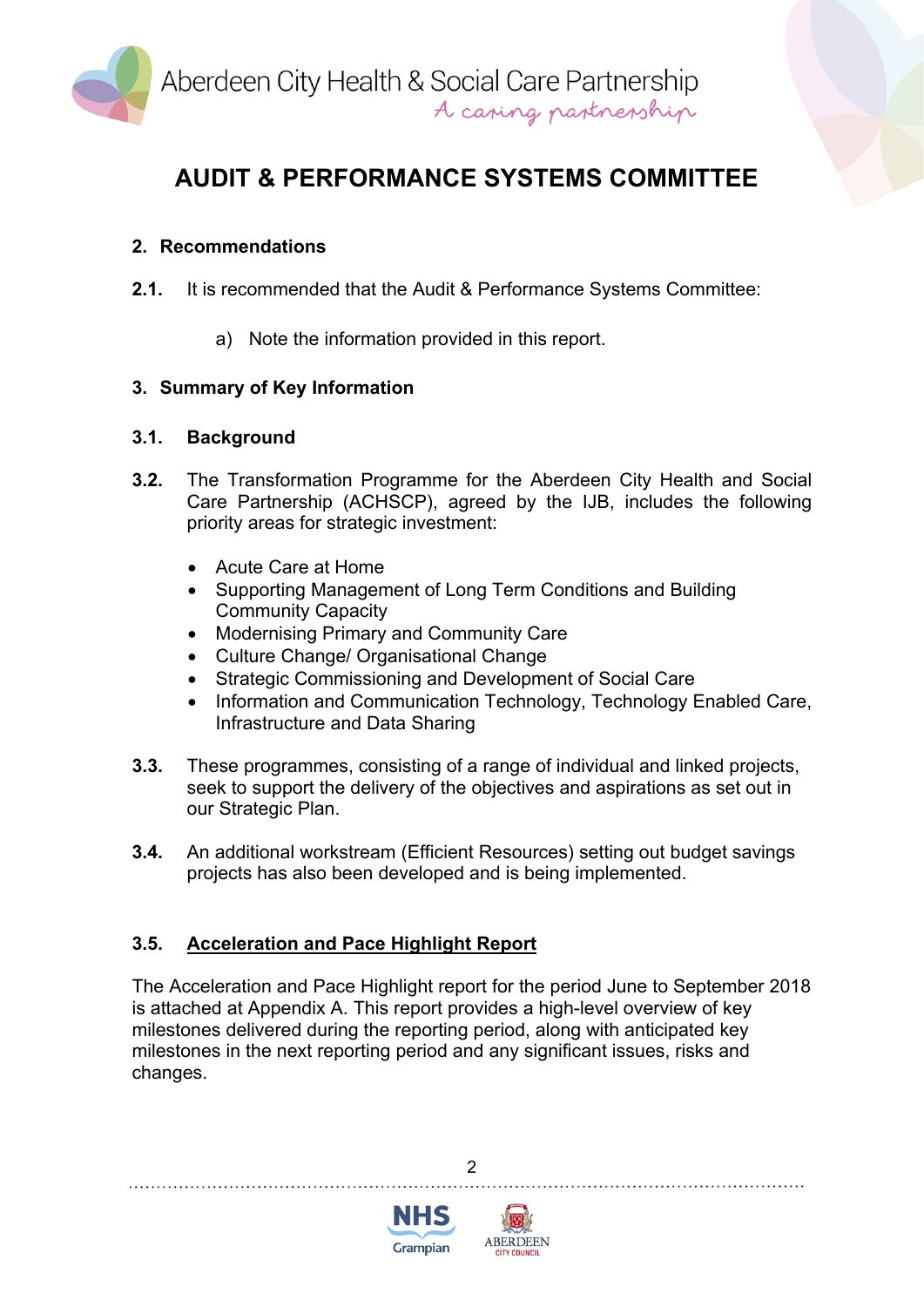

## **3.6. Organisational Development and Cultural Change**

## **3.7. Summary**

Organisational Development and Cultural Change is a programme which recognises that people are key to delivering our integration and transformation ambitions. The workstream consists of a number of projects which seek to create the appropriate culture across our organisation and wider partnership, which will ensure that our people are equipped and ready to embrace new ways of working which will be essential to deliver the strategic priorities of the partnership.

These activities include training and development support for our staff as well as providing opportunities to bring our people together to share learning and experiences; and celebrate individual and collective achievements and successes. The activities also include projects which will ease workforce challenges and operate efficiently, such as the training passport project which seeks to facilitate recognition of quality training that is transferable across a range of organisations connected to the partnership.

## **3.8. Anticipated Benefits**

A list of each of the projects/ grouped projects with their anticipated benefits is attached at Appendix B. A brief presentation will be provided to the committee setting out the approach taken for a number of these projects, along with initial evaluation information where available.

### **3.9. Strategic Commissioning**

### **3.10. Summary**

The Strategic Commissioning workstreams are a complex programme covering our approach to commissioning organisations as well as considering how we internally commission various service areas. The programme also includes projects relating to the implementation of key strategies such as the Carers strategy.

The programme also includes hosted services within its remit along with the partnerships role around the strategic commissioning of the Acute Sector.

Due to the complexity of this workstream, it has taken longer to establish than other workstreams, and has yet to fully commence its wider role.





3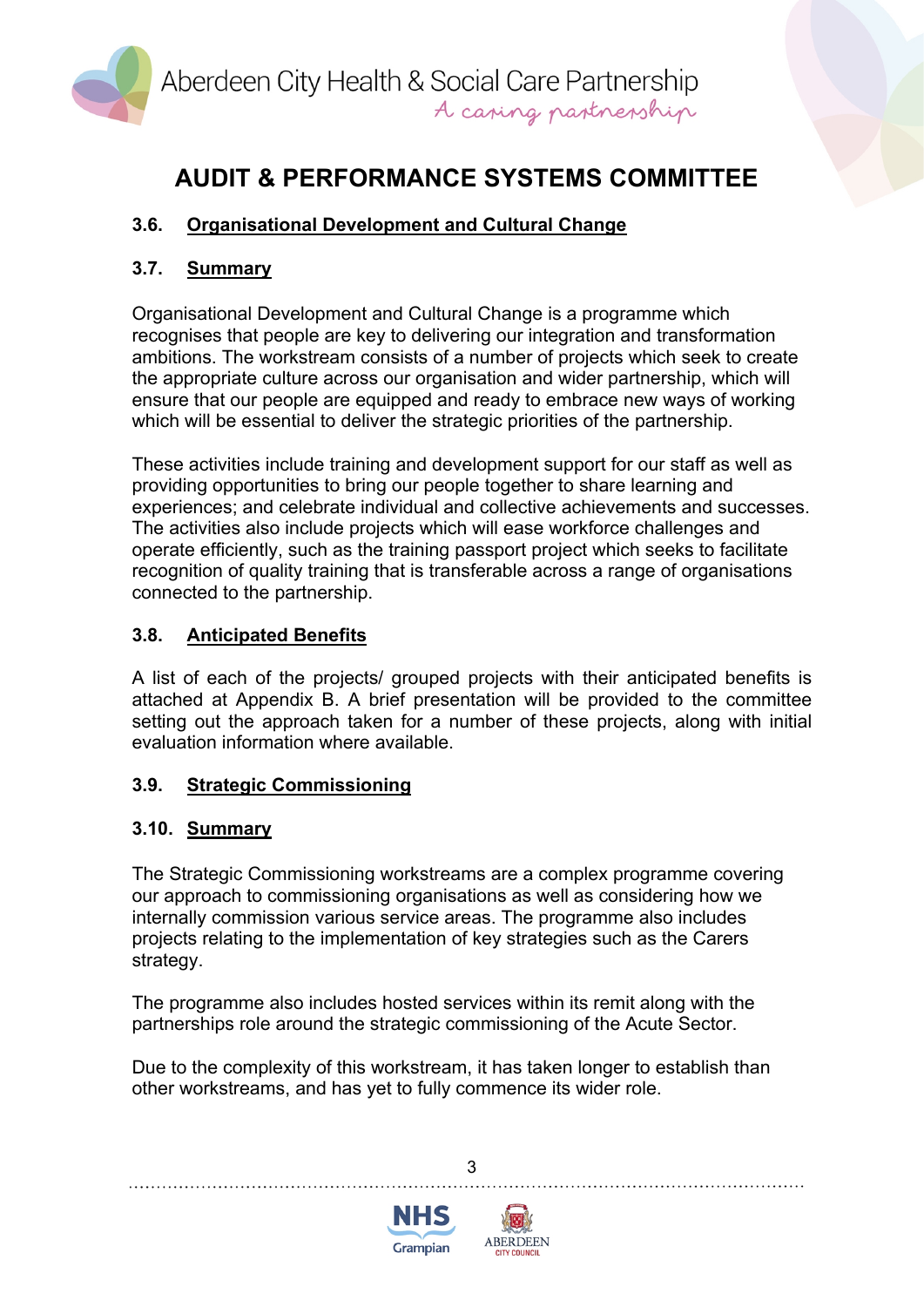

## **3.11. Anticipated Benefits**

A list of each of the projects/ grouped projects with their anticipated benefits is attached at Appendix C. Due to the less developed nature of this workstream, associated anticipated benefits are also less well developed, however anticipated benefits include: ensuring that contractual arrangements are fit for purpose; more appropriate care models; improved quality of experiences and outcomes for individuals, particularly in terms of being supported to remain safely at home for longer; and improved efficiency.

### **3.12. Efficient Resources**

A number of workstreams have been established to align with our medium-term financial plan. Further information is provided in the attached highlight report and an overview will be presented to APS committee.

### **3.13. Service Review**

A key "Efficient Resources" workstream is the Service Review workstream. A methodology has been developed to support this process, which is loosely based on EFQM methodology.

The first service selected was Learning Disability and the planning and field work have now taken place and findings and recommendations will be reported to the Service Review board which is scheduled to take place in September 2018.

#### **4. Implications for IJB**

- **4.1.** Equalities Equalities implications are considered on a project by project as well as programme wide basis.
- **4.2.** Fairer Scotland Duty There are no implications as a direct result of this report.
- **4.3.** Financial The partnership receives around £20million per year from a range of sources to support its transformation programme. Transformation also impacts on the overall partnership budget of approx. £260million.
- **4.4.** Workforce Workforce implications are considered at project, programme and overall portfolio levels.

4

**4.5.** Legal -There are no direct legal implications arising from the recommendations of this report.